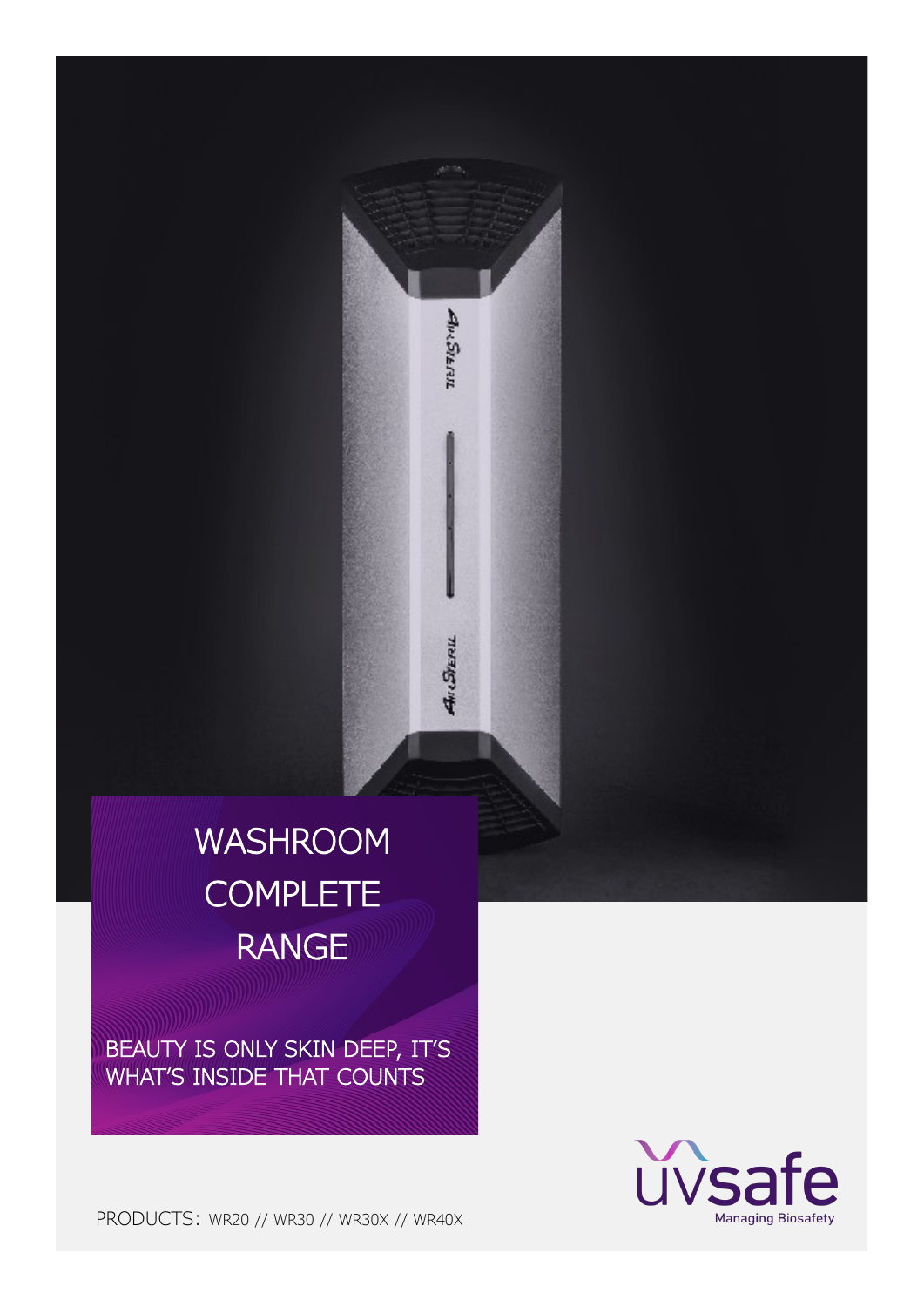# WASHROOM COMPLETE RANGE

WR20 // WR30 // WR30X // WR40X

## **ELIMINATES ODOURS AND IMPROVE WASHROOM HYGIENE**

## GUARANTEED ODOUR ERADICATION & INFECTION CONTROL

- > Reduces harmful viruses
- Circulates fresh clean air
- > Breaks down unwanted bacteria
- Attacks odours at their source
- > Removes unhealthy microbes from the air
- Makes your washroom smell freshly cleaned
- Maintains sanitized surfaces
- > Stops mould and fungi growth
- Clears smelly compounds in the air 24/7

## **WASHROOM PROBLEMS**

In washroom, odours and infections are created by bacteria, viruses, mould, fungi and volatile organic compounds in the air and on all exposed surfaces. Fragrances or masking agents do nothing towards hygiene and the health risks remain. Cleaning and disinfecting alone are only a partial solution and cannot stop ongoing surface contamination. Poor cleaning practices can make the problem worse, as contamination mops or cloths distribute bacteria. In eight hours a single bacteria cell can multiply into over eight million, meaning odours prevail and health risks increases.

AIRsteril kills bot surface and airborne bacteria and viruses. It's efficacy was certified to so this by the Health Protection Agency.



- > Fan operation distributes throughout washroom
- Annual lamp change maintains performance
- Robust vandal resistant Aluminium casing
- Wall and ceiling mountable on four screws
- Quickly wired into fused spur
- > No filters to change
- Guaranteed odours control

### **ODOUR AND INFECTION CONTROL IN**

- Public washrooms
- > High footfall washrooms
- Commercial washrooms

| Area size                          | 10 <sub>m2</sub> | 20 <sub>m</sub> 2 | 30 <sub>m</sub> 2 | 40m2     |
|------------------------------------|------------------|-------------------|-------------------|----------|
| High footfall washroom up to 1,000 | <b>WR10</b>      | <b>WR20</b>       | <b>WR30</b>       | WRX30/40 |
| Extreme footfall washroom up to    | <b>WR10</b>      | <b>WR20</b>       | <b>WR30</b>       | WRX30/40 |

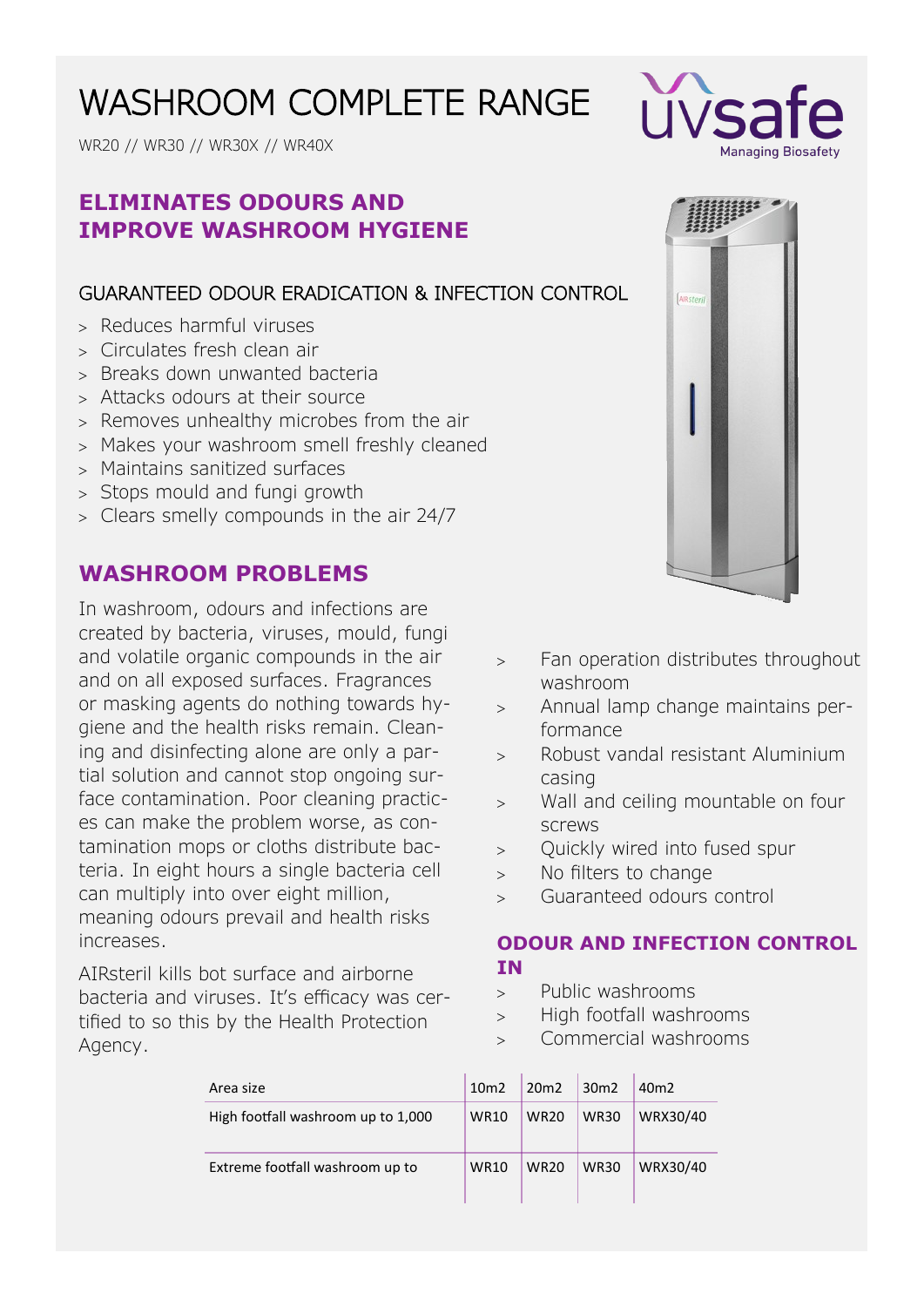# WASHROOM COMPLETE RANGE



WR20 // WR30 // WR30X // WR40X

## **THE MOST ADVANCED WASHROOM TECHNOLOGY IN THE WORLD, USED BY THE BEST PROFESSIONALS IN THE BUISNESS**





### **SERVICING MADE EASY**

Power must be disconnected before attempting and servicing and only undertaken by a competent individual. All AIRsteril partners have fully trained engineers to carry out all servicing work.

The hull always remains permanently in place (wall or ceiling mounted). Servicing can be carried out at ground level by removal of internal cartridge.

Lamps must be changed on an annual basis to maintain performance.

#### **HOW OUT WASHRROM SYSTEM WORKS**

The AIRsteril washroom unit utilises out unique combination of 5 technologies. They eliminate unpleasant washroom odours and control harmful bacteria and viruses both in are and on all exposed surfaces 24 hours a day, 365 days of the year.

The number on the unit signifies the floor coverage area—a WR20 covers 20m2/WR30, the x versions are for use in extreme odour areas and cover an area of 30m2 or 40m2. The 13w or 14w low energy units provide constant clean, fresh sanitises washroom air. With no filter to change, a minimal maintenance, they provide a green solution that provides the washroom hygiene and environment for all users

## **ODOUR ELIMINATION GUARANTEED \*Conditions Apply**

| <b>WR Unit Dimensions</b>                                              | Construction                                                          |
|------------------------------------------------------------------------|-----------------------------------------------------------------------|
| 448mm (L) x 140mm (W) x 100 (D) -<br>WR20 // WR30                      | Anodised aluminium, solid extrusion.                                  |
| Power Supply                                                           | Weight                                                                |
| 200-230y 13 watts                                                      | 15 <sub>kq</sub>                                                      |
| Set Up                                                                 | Operation                                                             |
| Wall or ceiling mounting. Easy mark-<br>ing and fixing at four points. | Continuous, indicated by blue lamp. Requires<br>annual lamp changing. |